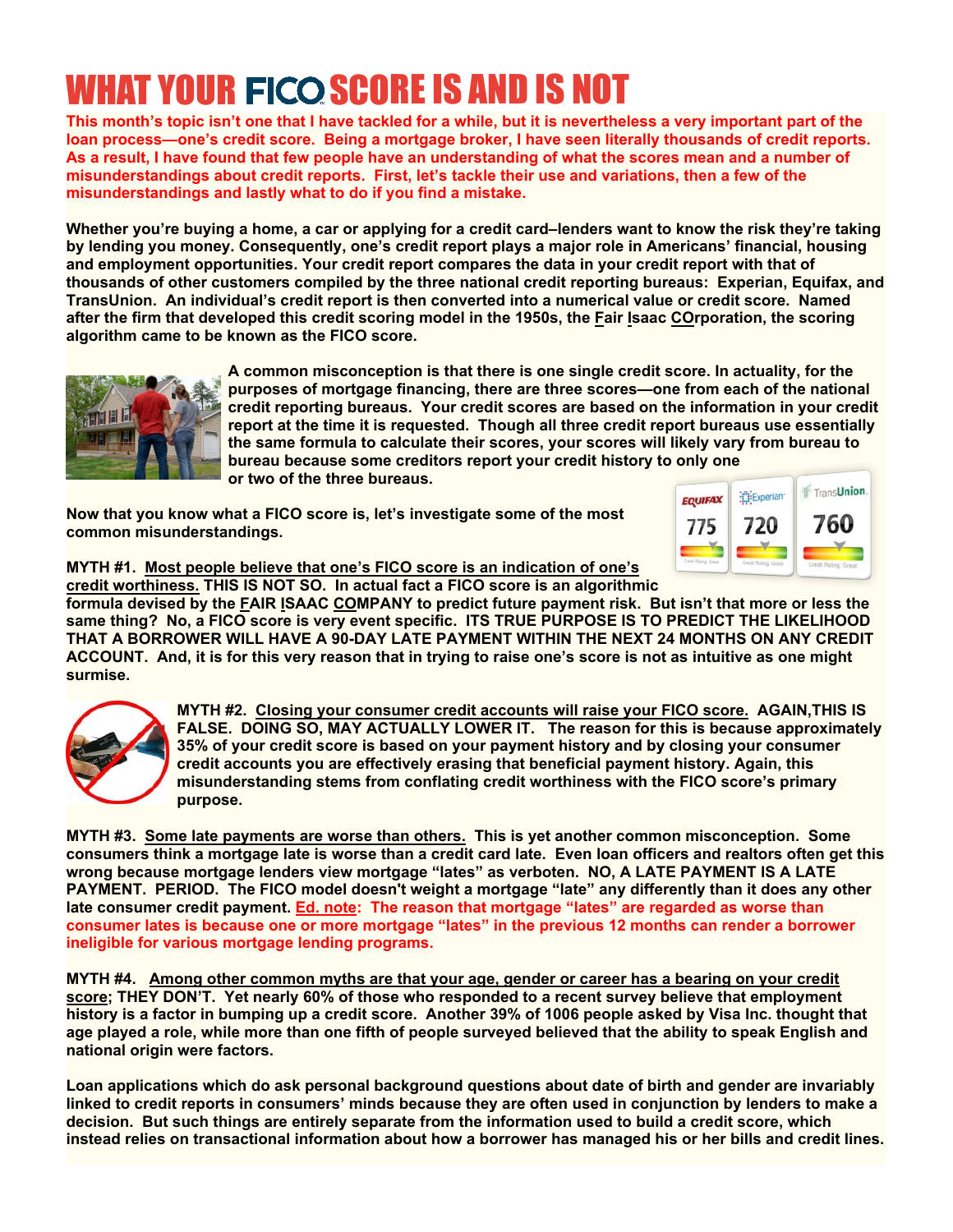# **THE THREE BUREAUS AND DIFFERENT SCORING MODELS**

**As stated above, though all three agencies use the same formula to calculate credit scores, there are still discrepancies among the resulting scores due to different data the three agencies have on the credit reports. Adding consumers' confusion is the fact that there are different scoring models for different industries. Different industries have different scoring models including popular ones such as FICO, PLUS Score and VantageScore.**

**Base FICO® scores and industry-specific FICO® Scores range from 250-900. The range of the scoring model used for mortgages ranges from 300-850, while auto dealers FICO scores range from 300 to 900. In all cases, higher is better. Of the three scores, credit providers go with, not the high score or the low score, but with the middle score. Consequently, it is advisable to get reports from all three credit bureaus. They can be obtained free, once a year, at AnnualCreditReport.com.**

## **ABOUT PLUS Score**

**The PLUS Score, with scores ranging from 330 to 830, is an educational credit scoring model developed by Experian to help consumers understand how lenders view your credit worthiness. It is not used by lenders, but it is indicative of your overall credit risk. Higher scores represent a greater likelihood that you'll pay back your debts so you are viewed as being a lower credit risk to lenders.**

# **ABOUT FICO Score & VantageScore**

xperian<sup>®</sup>

A world of insight

**Fair Isaac Company was not involved with the creation of VantageScore's new formula. VantageScore is the name of a credit rating product that was created by the three major credit bureaus (Equifax, Experian, and TransUnion). The product was unveiled by the three bureaus on March 14, 2006. The VantageScore is an attempt to compete with the FICO score produced by Fair Isaac Company.**

**Your FICO score or VantageScore is calculated from five categories of data: payment history, amount you owe, length of credit history, new credit opened and type of credit you have. The major difference between a FICO score and a VantageScore is in the weight given to these five categories as it relates to the creator's respective credit scoring algorithm. For example, Fair Isaac Company gives a weighting of 35% in determining one's FICO score whereas the same category attributes only 28% to one's VantageScore.**

**As the information in your credit report changes, your credit score may also change. According to the folks at Fair Isaac, 83% of the population experiences changes to their FICO score by up to 20 points, month to month.**

**What your credit Score means to lenders**

| 579 or less | Indication of a very risky borrower                 |
|-------------|-----------------------------------------------------|
| 580-669     | Some lenders will approve borrowers with this score |
| 670 – 739   | Scores in this average range are considered good    |
| 740 - 799   | Indication of a very dependable borrower            |
| 800+        | Indication of an exceptional borrower               |







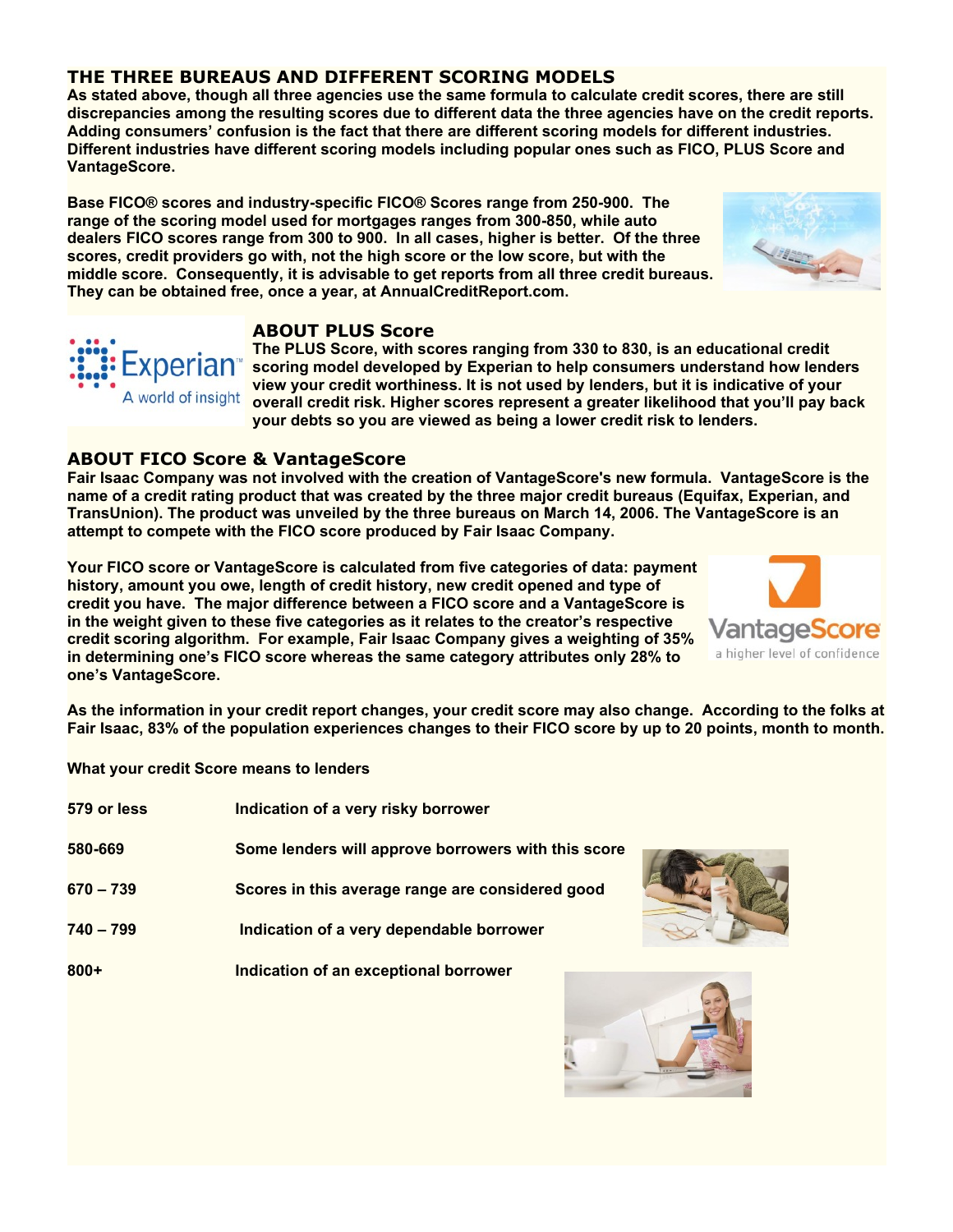#### **INACCURACIES**



**When companies are found to have violated the law and harmed consumers, they typically pay a penalty to regulators and agree to reform their practices. Whether or not they actually follow through on those vows, however, is another matter entirely. The consumer credit reporting industry is a case in point. These companies collect and distribute information about consumers' credit history to lenders, employers and others with an interest in these matters. The reports can make or break a consumer's mortgage application, car lease or, in the case of military personnel, a security clearance.**

**But inaccuracies often show up in consumers' credit reports, and these errors have real consequences, like increasing borrowing costs or barring people from financing a home or renting an apartment. And once an error is found, getting it fixed can take months of exasperating work.**

**Because of these problems, credit-reporting bureaus have been sued repeatedly by regulators and consumers and have paid millions in fines and settlements. And yet the inaccuracies continue, consumers and their lawyers say, making them wonder if these companies view the penalties they pay as simply a cost of doing business.**

**A 73-year old woman in Mississippi said she spent two years trying in vain to correct information on her Experian credit report. A second mortgage that had been discharged when she filed for bankruptcy in 2007 popped up as an unpaid debt of around \$40,000 in 2011. Even though she repeatedly supplied proof of the discharge to Experian, they refused to fix the error.**

**They maintained that there "was nothing they could do because their records were correct."**

**Only after she called the Mississippi attorney general's office did Experian correct her report.**



**The three largest credit reporting companies — Equifax, Experian, and TransUnion—issue more than three billion consumer reports a year and maintain files on more than 200 million Americans. Under the Fair Credit Reporting Act, these agencies are supposed to have procedures assuring "maximum possible accuracy" of consumers' information. The law allows consumers to check the reports for errors and requires credit bureaus to investigate consumers' error claims. The agencies are also supposed to deliver to creditors all information relating to those errors so they can be corrected.**

**That's what the act says, anyway. But in a lawsuit filed against Experian, Jim Hood, the Mississippi attorney general, said the reality was quite different.**

**"Experian has, over more than two decades, engaged in an unyielding pattern and practice of violating state and federal law," the complaint said. The company has paid tens of millions of dollars in judgments and settlements to consumers across the country, the complaint added, but it has "refused to take the steps necessary to conform its conduct to the law."**



**Officials in Mr. Hood's office spent more than a year interviewing former employees and reviewing complaints about Experian from state residents. Investigators found that the**

**company routinely mixed up reports of consumers who have the same name, allowed erroneous information to be included on credit reports and would not correct the errors that consumers had identified. The company also failed to investigate disputed data as required, the complaint said, and accepted creditors' findings about the disputed information even if it was contradicted by canceled checks or other proof.**

**The results of these practices were dire for many consumers, the suit said. Some were denied credit or forced to pay higher rates for loans they did receive; others lost job opportunities.**

**A spokeswoman for Experian said the company rejected the allegations in the Mississippi lawsuit. "This lawsuit is clearly designed to be sensational," the spokeswoman said in a statement. "To say we 'knowingly' as the A.G. claims—put errors on reports is false. Contrary to the allegations, credit reports are used millions of times every day to accurately and quickly assess risk in lending and speed the process of making credit readily available to consumers." She added that Experian believes its database is 98 percent accurate, and that it invests heavily to help improve the number.**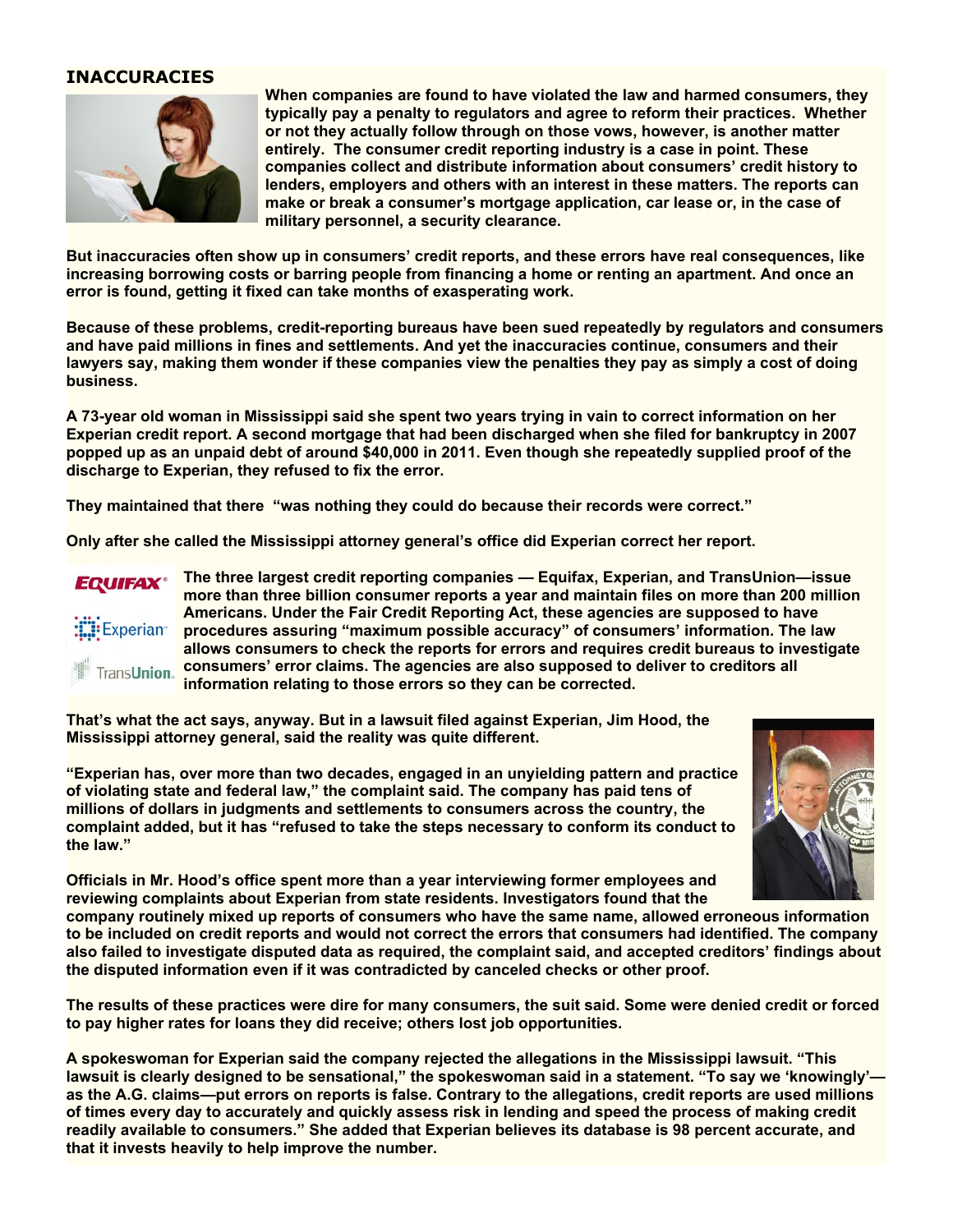**That may be, but there is no doubt that erroneous information on credit reports remains an enormous problem. Last year, the Federal Trade Commission found that 5 percent of consumers —or an estimated 10 million people—had an error on one of their credit reports that could have resulted in higher borrowing costs.**



**The F.T.C., which oversees the industry along with the Consumer Financial Protection Bureau, has been busy bringing cases in this arena. Since 2000, it has filed 18 enforcement actions against reporting bureaus; 13 were district court actions that generated \$25.7 million in penalties.**

**Consumers have also won in the courts, on occasion. Last year, an Oregon consumer was awarded \$18.4 million in punitive damages by a jury after she sued Equifax for inserting errors into her credit report. But the fines, settlements and judgments paid by the larger companies are not even close to a rounding error. Experian generated \$4.8 billion in revenue for the year ended March 2014, and its after-tax profit of \$747 million in the period was more than twice its 2013 figure.**



**Examine these companies' business models and it's easy to see why they are resistant to change. For starters, consumers are not the primary source of revenue for the reporting bureaus —credit providers are. They pay for the information every time a consumer applies for a loan, lease or mortgage. Because consumers are not their true customers, the bureaus have little incentive to treat them well.**

**The Mississippi complaint says former Experian employees told investigators they were pressured to meet "production" quotas and given no more than five minutes to handle each consumer call. These employees also described internal competitions for speedy call-handling, bonuses for meeting quotas and probation for those with low production numbers.**

**Another barrier to better treatment: Consumers are captive to the Big Three credit bureaus, whose reports are ubiquitous. This means consumers cannot hold the rating bureaus accountable by choosing to do business with other companies.**

**The problems with this business model are identical to those of mortgage loan servicers, an industry that ran roughshod over borrowers for years and where companies have paid billions in regulatory penalties.**

**Thirty-three other state attorneys general are investigating the three major credit bureaus. And both the F.T.C. and the consumer protection bureau have rating companies on their radar screens. Rightly so. Companies that are recidivists can be liable for civil penalties of \$16,000 a violation per day, according to the F.T.C.**

**But as long as the companies can shrug off such penalties and keep consumers in their grip, not much about the business is likely to change. As a result, regulators and other overseers will have to raise their game.**

**ln 1999, Judy Ann Thomas of Elyria, Ohio, applied for a loan. But the bank mixed up her record with the file of a Utah woman named Judith Kendall—their Social Security numbers have seven digits in common. Because Ms. Kendall had a poor credit score, Ms. Thomas didn't get the loan. In the years since, as Ms. Thomas testified before Congress in May, she has repeatedly asked credit bureaus to correct her records, only to have her files re-contaminated. In 2010, when she applied for a job, the prospective employer questioned Ms. Thomas's honesty after receiving Ms. Kendall's records in response to a background check.**

**Ms. Thomas's situation is not unique. Earlier this year the Federal Trade Commission completed a multiyear study of credit-report errors and found that nearly 20 percent of consumers had errors in at least one of their credit files, and that 13 percent saw an improvement in their scores when the errors were corrected.**

**Confused files, like Ms. Thomas's, are also common. A 2012 study by The Columbus Dispatch analyzed 30,000 complaints to the F.T.C. Of those, 1,500 people reported that their files included someone else's information. Nearly a third said the credit agencies did not correct the errors, despite being asked to do so.**

**Most egregious, almost 200 people said their reports showed them as deceased. At least one consumer, upon complaining to a credit bureau, was told that it had investigated and verified the report of his death.**

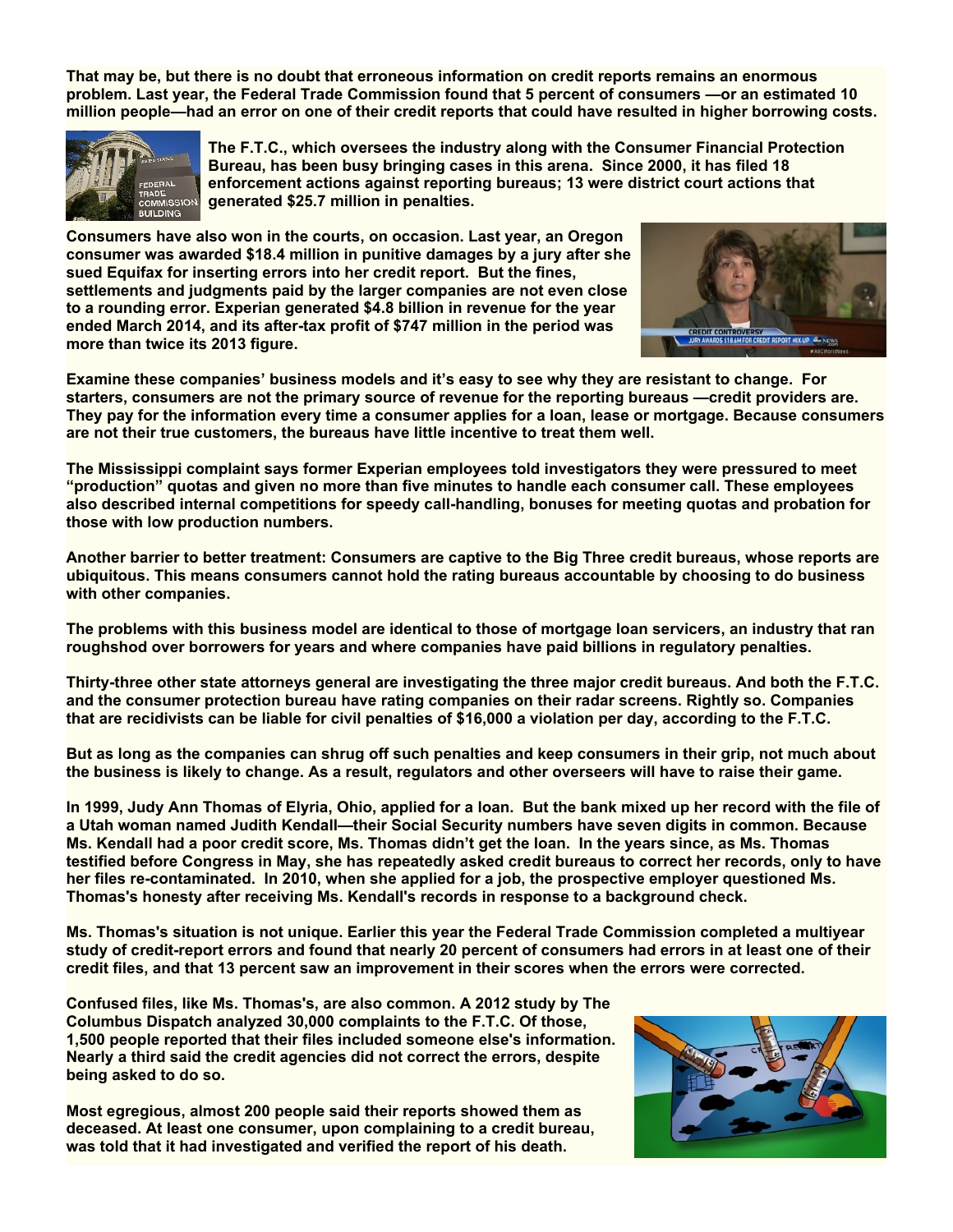

**While federal law requires credit bureaus to conduct a reasonable investigation of consumer complaints, the marketplace can penalize credit bureaus that investigate too aggressively. Credit bureaus are heavily dependent on lenders for both revenue and the information the bureaus package and sell; if a credit bureau presses a lender too hard, the lender could patronize a different bureau and withhold data about its customers.**

**In contrast, consumers have little power over credit-reporting agencies.**

**Consumers cannot, for example, block credit bureaus from obtaining information about their transactions. Consequently, credit bureaus have every reason to favor lenders' interests when investigating complaints.**

**For their part, lenders may benefit when credit bureaus report consumer defaults, even incorrectly, because such reports put pressure on consumers who wish to maintain good credit ratings to pay even disputed claims.**

**To be sure, credit bureaus sell credit-monitoring services to consumers, but those services create odd conflicts for the bureaus. If credit reports were to become completely accurate, consumers wouldn't need credit monitoring, and the bureaus would lose revenue.**

**This is not to suggest that a bureau or lender would deliberately report errors. But when credit bureaus decide between investing in improving the accuracy of their reports to help consumers, or in profit-making credit-monitoring services, the choice is obvious.**

**Meanwhile, "reasonable investigations" by the bureaus are almost meaninglessly brief, with almost no communication with the lender. Similarly, the lender may arrive at its determination by comparing the disputed item with the same records that gave rise to the dispute in the first place.**





**Only now, decades after Congress established the reasonable-investigation requirement are credit bureaus experimenting with sending lenders the actual consumer complaints. In theory, the Consumer Financial Protection Bureau could do more to make the investigations more Aggressive—but unfortunately, the bureau, still in its infancy and embroiled in disputes over whether its director was properly appointed, hasn't done so.**

**In short, it's up to Congress to act. It could, for one thing, improve accuracy by imposing liability on lenders for failing to conduct investigations when consumers complain to them. As it stands, consumers cannot sue lenders for failing to investigate without first complaining to a credit bureau, something consumers may not know to do. lf consumers had greater rights against lenders, no doubt lenders would be more cautious about the accuracy of their records.**

**Moreover, the C.F.P.B. and the F.T.C should insist that the bureaus be more careful in matching files to consumers, by, for example, requiring that all nine Social Security digits match, instead of just the seven that Judy Ann Thomas and Judith Kendall shared.**

**Congress could also require greater accuracy from credit bureaus and lenders, and it could give consumers the power to seek injunctions against bureaus to stop them from using inaccurate files.**

**The market failed Ms. Thomas, and existing laws have not solved the problem.**